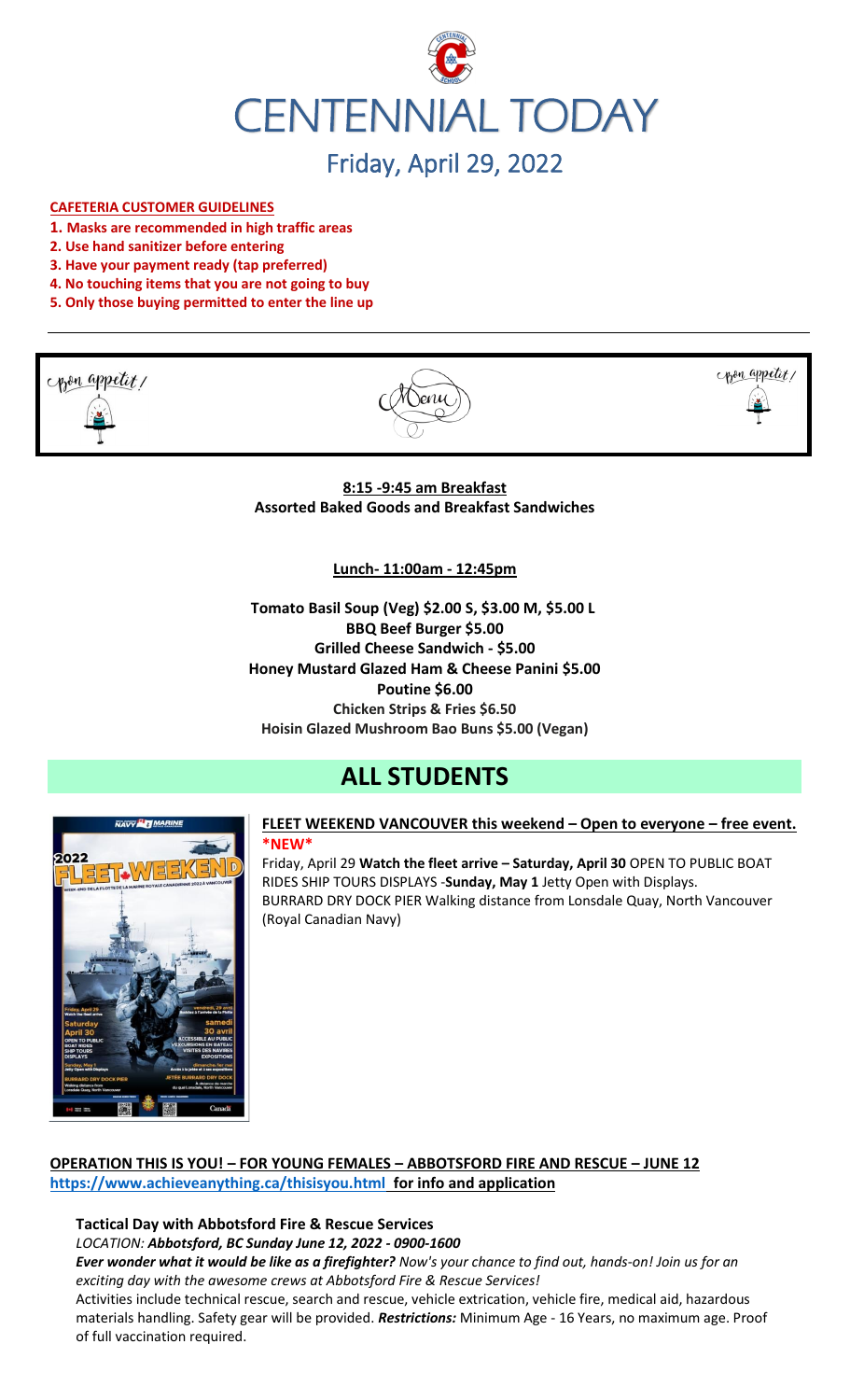#### **RAMADAN MUBARAK**

"Ramadan Mubarak to all our students and staff celebrating this month! If you'd like to learn more about the holiday, please see the bulletin board outside of the LEC/Skill Development rooms."

#### **LIBRARY POET-TREE\*NEW\*\*NEW\***

#### Hey Centaurs!

It is National Poetry Month, and the Poet-Tree in the Library has started to bloom! Come in during the month of April to write a poem, ode, lyrics, haiku, a prose - whatever speaks to you, and add it as a leaf to our Poet-Tree. Every entry gets a candy, and the chance to win a free lunch in the Centennial Cafeteria, valued at \$7!



We also have Magnetic Poetry happening on a two-sided white board, so stop by to express your creativity! Our final winner for the Poet-Tree contest is Victoria Hagemann!

gratulations!

Come pick up your prize at the library circulation desk, Victoria  $\circledast$ 

## **ATTENTION ALL GRADE 11 ART STUDENTS**

The Emily Carr Headstart Art Program will be offered next year at Gleneagle, but the application process is limited to 18 applicants who submit their completed applications and payment on a first come first served basis. If you are interested in more information, please see Mrs. Castro in the Art Room E121 **Immediately** for an application and information brochure. The course will carry degree credit at Emily Carr and transfer credit to other Fine Art programs. The course is particularly aimed at students considering post-secondary studies in visual art, media art or design. An **Emily Carr instructor** will teach the course on **Tuesday evenings** (6.00pm - 9.00pm) at **Gleneagle Secondary School** (room 107). **The application is due by May 25, 2022,** in order to be considered for the September 2022 intake.

## **#LOCAL LOVE FUND – ART EXPO – "COMO LAKE" \*NEW\*\*NEW\*\*NEW\***

Are you a creative student who wants to spread love and joy to seniors in our community? Students are invited to participate in a travelling ART EXPO this June.

FREE to participate canvas and supplies will be provided.

Let's go Centaurs! Bring some joy and #locallove to the community! Theme: "*COMO LAKE"*. Submissions will be due May 25<sup>th</sup>. Questions? Emai[l dhealeywright@sd43.bc.ca](mailto:dhealeywright@sd43.bc.ca) or come to the Career Centre.

# **GRADE 12**

# **CAREER CENTRE Visit the online Centennial Career Centre Page [HERE](https://www.sd43.bc.ca/school/centennial/ProgramsServices/CareerCentre/experiences/Pages/default.aspx#/=)**

# **@cent43careercentre**

## **BC SCHOOL SPORTS SCHOLARSHIPS\*NEW\***

<https://www.bcschoolsports.ca/member-services/scholarships> Application & **Scholarship package** available at the link above. Due May 2/22.

**UBC ENGINEERING – PROSPECTIVE STUDENTS EVERYTHING YOU NEED TO KNOW - ONLINE INFO SESSION** May 31<sup>st</sup>, 2022, 5pm – 6pm<https://www.bcschoolsports.ca/member-services/scholarships> REGISTER AT LINK

**CURIOUS ABOUT DOUGLAS? CHECK OUT THIS VIDEO \*NEW\* <https://www.youtube.com/watch?v=z3xEb7RTdo4>**

**DOUGLAS COLLEGE INFO SESSIONS (MAY & JUNE) \*NEW\*** THU MAY 19, 2022 @ 5:00 PM **ONLINE, ZOOM** THU JUN 23, 2022 @ 5:00 PM **ONLINE, ZOOM SIGN UP[: HTTPS://WWW.DOUGLASCOLLEGE.CA/FUTURE-STUDENTS/EXPLORE-DOUGLAS/INFORMATION-SESSIONS](https://www.douglascollege.ca/future-students/explore-douglas/information-sessions)**

**ECCE AND HCA PATHWAYS PROGRAM (Domestic ESL) – VIRTUAL INFO SESSION (CAPU) \*NEW\***

**<https://capilanou.ca/about-capu/get-to-know-us/events/items/ecce-and-hca-pathways-program-info-session.php> May 11/22 7pm – 8pm**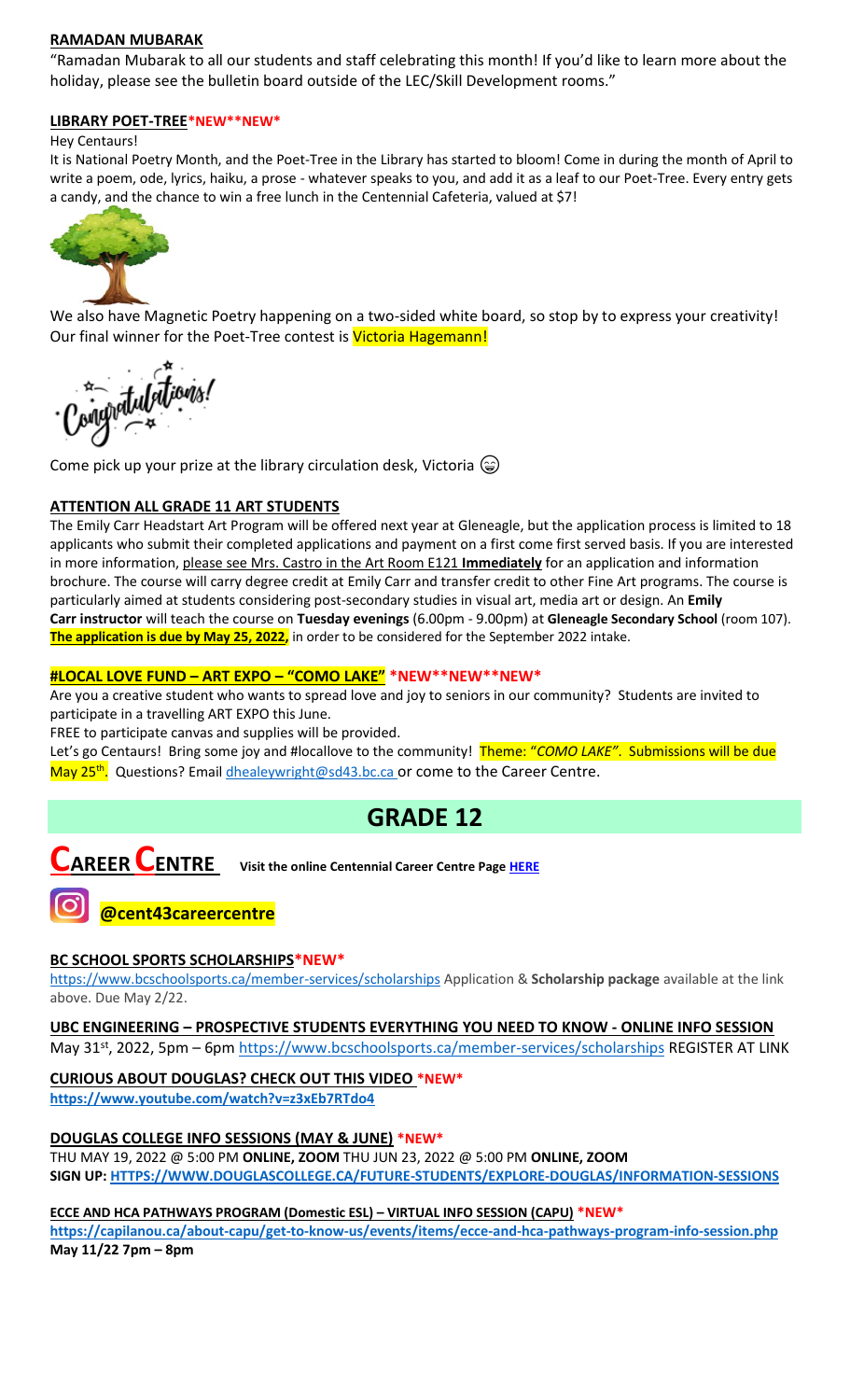## **BC TECH SCHOLARSHIPS – NOW OPEN! \*NEW[\\*](​https:/wearebctech.com/members/technology-impact-awards-tias/2022-bc-tech-scholarship/)**

[https://wearebctech.com/members/technology-impact-awards-tias/2022-bc-tech-scholarship/](​https:/wearebctech.com/members/technology-impact-awards-tias/2022-bc-tech-scholarship/)

Deadline May 06/22. 2 X \$2,500 and \$1,000 bursary. 3.2 GPA and other criteria, and proof of enrolment by May 31st. Visit the link or the Career centre. Eligible disciplines include:

- Biotech
- Business & Technology
- Cleantech
- Computer Science
- Digital Media
- **Engineering**
- **Entrepreneurship**
- IT & Applied Technology
- **Management**
- Product Management
- Other technical programs

# **SPIRIT OF BC TECH SCHOLARSHIP\*NEW\***

The Spirit of BC Tech Scholarship fund bursary is an additional \$1000 award to the one post-secondary and the one grade 12 student who best exemplifies the values of BC's tech sector, this year the focus is on ambition. DUE May 6/2[2](https://wearebctech.com/members/technology-impact-awards-tias/2022-bc-tech-scholarship/) <https://wearebctech.com/members/technology-impact-awards-tias/2022-bc-tech-scholarship/>

## **JOINT DIVERSITY SCHOLARSHIPS (Save-on BC residents) \*NEW\***

10 x \$1,000 Due May 1/22\_[https://saveonfoods.wd3.myworkdayjobs.com/en-US/SaveonfoodsCareers/job/Joint-](https://saveonfoods.wd3.myworkdayjobs.com/en-US/SaveonfoodsCareers/job/Joint-Diversity-Scholarship_R-00005185)[Diversity-Scholarship\\_R-00005185](https://saveonfoods.wd3.myworkdayjobs.com/en-US/SaveonfoodsCareers/job/Joint-Diversity-Scholarship_R-00005185)

# **MAY SCHOLARSHIP DEADLINES – FIND DETAILS HERE:<https://tinyurl.com/bdfe8k2d>**

MINDSHARE LEARNING TECHNOLOGY AWARD 5/12/2022 INDIGENOUS EDUCATION DEPARTMENT BURSARY applies directly 5/12/2022 COQUITLAM RETIRED TEACHERS' ASSOCIATION 5/12/2022 LOREINE SHANTZ - ALDERSON ELEMENTARY 5/13/2022 PACIFIC LEADERS' SCHOLARSHIP FOR CHILDREN OF PUBLIC SERVANTS 5/13/2022 BCAHA Tribute Fund Bursary 5/15/2022 Shashi Assanand Bursary (female) 5/15/2022 Maillardville Residents' Association Bursary 5/15/2022 BCAHA Bursaries 5/15/2022 Irving K Barber Indigenous Awards Trades and Undergrad 5/16/2022



# **BCIT Featured Programs**

Applications for many full-time programs are still open for Fall 2022. View the complete list of programs by status on the **[Program Availability](https://bcit.us8.list-manage.com/track/click?u=daf05330755626307efc8f07f&id=4d4ed36616&e=b29846f095)** page.

# **UNIVERSITY OF ALBERTA IN PERSON CAMPUS TOURS**

We are very excited to once again offer in-person University of Alberta campus tours starting May 11! Our in-person tours led by UAlberta Ambassadors are the perfect way for your students to get an inside look at our vibrant campus and U of A community. Tours can be booked at [uab.ca/tours](https://mx.technolutions.net/ss/c/gsby7xed_Q9kJKoUKuDGdBFBFhSssENYnEfiUuIzPCfFN0X3A85kPAIgyq7RiYgwd5ks3dapUcNxO2ND8vSVBYrkONj16vS1goC-KNmxqyzPGiP84ZPhBolxXehOVvJJoIydTyO79MzKzKWEvLKFkm_yV9EI63wdit-4TgQQwdxB7q-F7wKO6B1l7qPTTQqEY4-sfMYxk0jPxb8_vnjcU8J1KalNzAYWqvZsue4RhUs/3li/fiXawEMdS5CpVDRHZJ_kGA/h1/NOtRtynrGGfbhYYaY88O-aXOwt_ymLOenqdLtTeBrnQ).

# **JEAN LUMB FOUNDATION AWARDS**

Up to 10 X \$1000 awards across Canada in 9 categories, each with its own criteria. Chinese Heritage/Canadian citizen. Due May 23 by 9pm. Visi[t https://jeanlumbfoundation.ca/?page\\_id=6749](https://jeanlumbfoundation.ca/?page_id=6749)

New for 2022 **College Award (NEW)** The successful candidate will be enrolled full-time in a college, community college, college of applied arts or applied technology, institute of technology or science, CEGEP in Quebec, or career college, to study for a specific job in an industry, including business, applied arts, computer and mechanical technologies, electronics, health services, human resources, or trades, such as carpentry, electrical or plumbing.

# **VOLUNTEER IN SD43** \* 30 POSITIONS

Coquitlam School District's Summer Learning program is pleased to once again offer a volunteer opportunity for our students. Last year we placed approximately thirty students into SD43 Summer Learning classrooms, a valuable experience for students and teachers! Successful volunteers will be placed in local classrooms and earn necessary volunteer hours as well as a letter of reference.

[https://forms.office.com/Pages/ResponsePage.aspx?id=74xl2ZICUkKZJWRC3iSkS-](https://forms.office.com/Pages/ResponsePage.aspx?id=74xl2ZICUkKZJWRC3iSkS-W45W4oHn9IuQdblaYVE0lUOFk1MFlRTFlWWkhOOVlYNUJCSDQ0SkdFTi4u)[W45W4oHn9IuQdblaYVE0lUOFk1MFlRTFlWWkhOOVlYNUJCSDQ0SkdFTi4u](https://forms.office.com/Pages/ResponsePage.aspx?id=74xl2ZICUkKZJWRC3iSkS-W45W4oHn9IuQdblaYVE0lUOFk1MFlRTFlWWkhOOVlYNUJCSDQ0SkdFTi4u)

# **SUMMER JOB SEARCH?**

Job Bank - <https://www.jobbank.gc.ca/jobsearch/jobposting/35965594?source=searchresults> Indeed (Coquitlam) <https://ca.indeed.com/jobs?q=summer%20student%202022&l=British%20Columbia&vjk=23313e5494867a53>